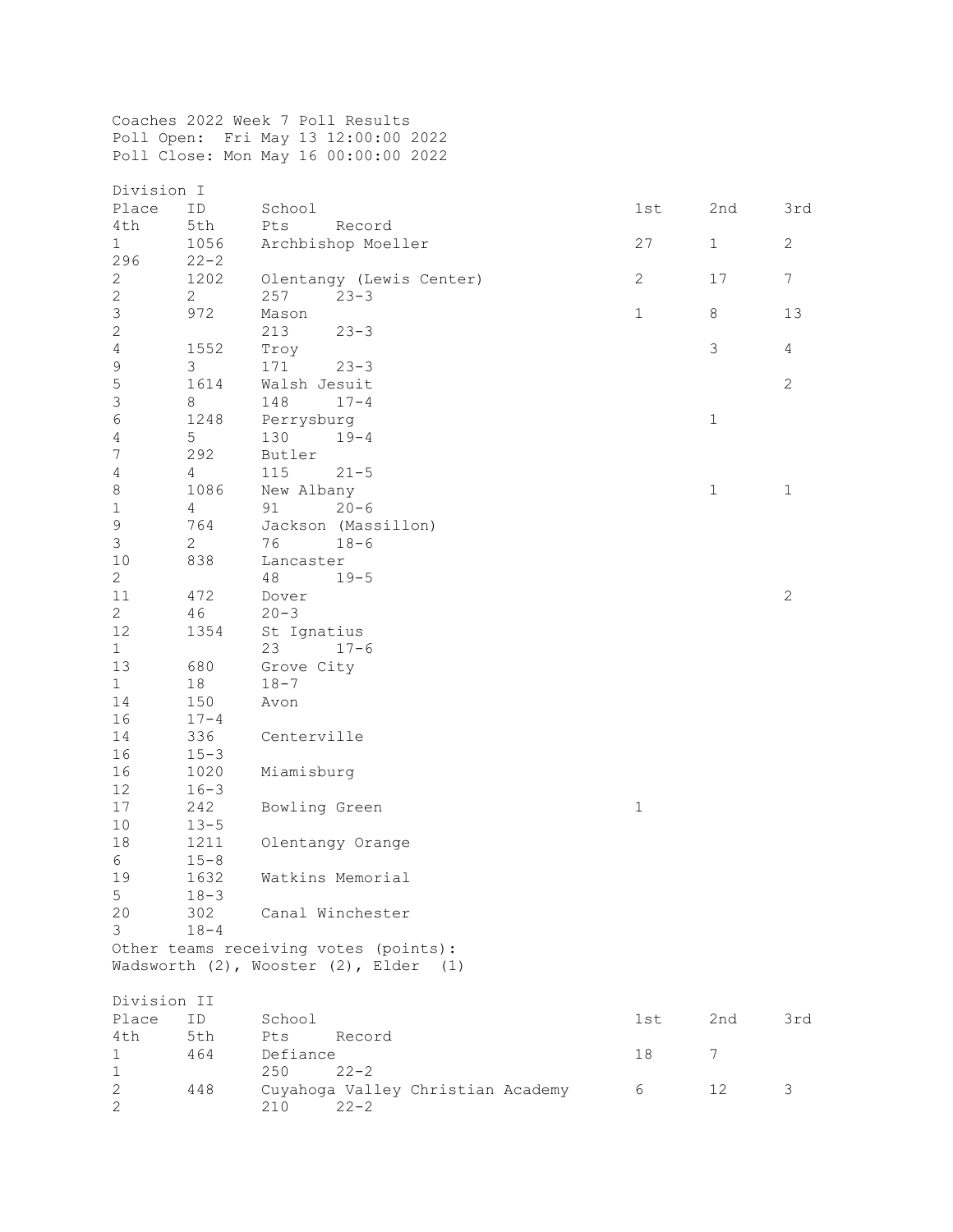| 3                | 762           | Jackson                     |                                                                       |               | 4            | 10           |
|------------------|---------------|-----------------------------|-----------------------------------------------------------------------|---------------|--------------|--------------|
| 5                | 1             | 175                         | $21 - 3$                                                              |               |              |              |
| 4                | 1420          | Sheridan                    |                                                                       | $\mathbbm{1}$ | $\mathbf{1}$ | 5            |
| $\mathbf 1$      | 9             | 153                         | $21 - 4$                                                              |               |              |              |
| 5                | 964           | Marlington                  |                                                                       |               |              | $\mathbf{2}$ |
| $\overline{4}$   | 4             | 114                         | $17 - 4$                                                              |               |              |              |
|                  |               |                             |                                                                       |               |              |              |
| $\epsilon$       | 304           | Canfield                    |                                                                       | $\mathbf 1$   | $\mathbf{1}$ | $\mathbf{1}$ |
| $\mathsf 3$      | $\mathbf{2}$  | 99                          | $15 - 5$                                                              |               |              |              |
| $\boldsymbol{7}$ | 158           |                             | Badin (Hamilton)                                                      |               |              | $\mathbf 1$  |
| $\mathfrak{Z}$   | 3             | 92                          | $18 - 6$                                                              |               |              |              |
| $\,8\,$          | 1568          | Unioto                      |                                                                       |               |              | $\mathbf{2}$ |
| $\sqrt{6}$       | 2             | 91                          | $20 - 4$                                                              |               |              |              |
| $\mathsf 9$      | 1616          | Wapakoneta                  |                                                                       |               | $\mathbf{1}$ | $\mathbf{2}$ |
| $\overline{4}$   | 84            | $15 - 4$                    |                                                                       |               |              |              |
| 10               | 406           | Columbian                   |                                                                       |               | $\mathbf 1$  |              |
| 42               | $14 - 3$      |                             |                                                                       |               |              |              |
|                  |               |                             |                                                                       |               |              |              |
| 11               | 758           | Indian Valley               |                                                                       | $\mathbf 1$   |              |              |
| 33               | $15 - 3$      |                             |                                                                       |               |              |              |
| 12               | 666           | Granville                   |                                                                       |               |              |              |
| $\mathbf{1}$     |               | 25                          | $14 - 4$                                                              |               |              |              |
| 13               | 1571          |                             | University School                                                     |               |              |              |
| $\mathbf{1}$     | 22            | $18 - 7$                    |                                                                       |               |              |              |
| 14               | 584           |                             | Field (Mogadore)                                                      |               |              | $1\,$        |
| 20               | $18 - 5$      |                             |                                                                       |               |              |              |
| $15\,$           | 1522          |                             |                                                                       |               |              |              |
|                  |               | Tallmadge                   |                                                                       |               |              |              |
| 11               | $13 - 5$      |                             |                                                                       |               |              |              |
| $15\,$           | 1392          | Salem                       |                                                                       |               |              |              |
| 11               | $17 - 6$      |                             |                                                                       |               |              |              |
| 17               | 352           |                             | Chaminade Julienne                                                    |               |              |              |
| 10               | $17 - 8$      |                             |                                                                       |               |              |              |
| 18               | 1548          | Triway                      |                                                                       |               |              |              |
| $\mathbf{1}$     |               | 8                           | $17 - 7$                                                              |               |              |              |
| 18               | 724           |                             | Archbishop Hoban                                                      |               |              |              |
| $8\,$            | $15 - 9$      |                             |                                                                       |               |              |              |
|                  |               |                             |                                                                       |               |              |              |
| 20               | 286           | Buckeye Valley              |                                                                       |               |              |              |
| 7                | $14 - 4$      |                             |                                                                       |               |              |              |
|                  |               |                             | Other teams receiving votes (points):                                 |               |              |              |
|                  |               |                             | Cambridge (6), Miami Trace (6), Ottawa-Glandorf (2), West Branch (2), |               |              |              |
|                  |               | Washington Court House (1), |                                                                       |               |              |              |
|                  |               |                             | Gallia Academy (1), Chardon (1), Buckeye (Medina)<br>(1)              |               |              |              |
|                  |               |                             |                                                                       |               |              |              |
| Division III     |               |                             |                                                                       |               |              |              |
| Place            | ID            | School                      |                                                                       | 1st           | 2nd          | 3rd          |
| 4th              | 5th           | Pts                         | Record                                                                |               |              |              |
|                  |               |                             |                                                                       |               |              |              |
| $\mathbf{1}$     | 369           |                             | Cinci Hills Christian Academy                                         | 26            | $\mathbf{1}$ | $\mathbf{2}$ |
| 285              | $21 - 1$      |                             |                                                                       |               |              |              |
| $\sqrt{2}$       | 1752          | Zane Trace                  |                                                                       | $\mathbf 1$   | 9            | 7            |
| $\epsilon$       | $\mathbf{1}$  | 203                         | $21 - 3$                                                              |               |              |              |
| $\mathfrak{Z}$   | 508           | Eastwood                    |                                                                       | $\mathbf 1$   | 14           | 6            |
| $\sqrt{2}$       |               | 202                         | $20 - 1$                                                              |               |              |              |
| $\sqrt{4}$       | 866           | Liberty Union               |                                                                       | $\mathbf 1$   | 3            | 8            |
| 5                | $\mathcal{S}$ | 176                         | $19 - 3$                                                              |               |              |              |
| 5                | 1640          | Waynedale                   |                                                                       |               |              | $\mathbf{1}$ |
|                  |               |                             |                                                                       |               |              |              |
| $\overline{4}$   | 2             | 104                         | $19 - 4$                                                              |               |              |              |
| 6                | 1742          | Wynford                     |                                                                       |               |              |              |
| $\mathbf{1}$     | 5             | 85                          | $18 - 3$                                                              |               |              |              |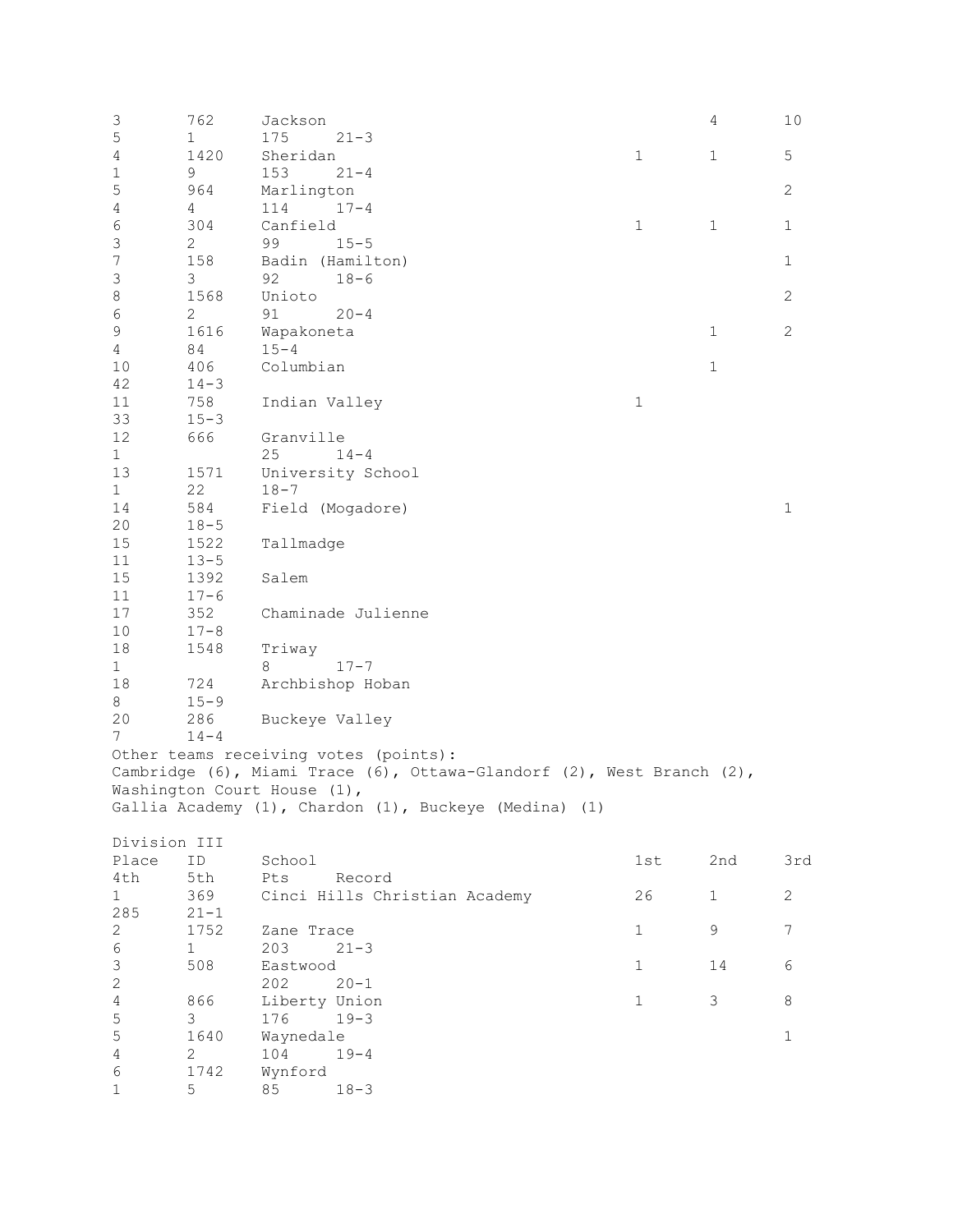7 968 Martins Ferry 1 3 5 82 17-3 8 1216 Ottawa Hills 2<br>2 5 71 19-5 2 5 71 19-5<br>9 334 Centerburg 9 334 Centerburg 2<br>1 47 17-4 1  $47$  17-4<br>10 950 Margaretta 10 950 Margaretta 1 38 15-4<br>11 518 Edison (Mila 11 518 Edison (Milan)<br>2 29 16-7 2 29 16-7<br>12 1740 Worthington 12 1740 Worthington Christian<br>28 17-4 28 17-4<br>13 394 13 394 Coldwater 1 2 27 16-6<br>14 636 Genoa Area 14 636 Genoa Area 1 23 16-6<br>14 114 Amanc 14 114 Amanda-Clearcreek 23 16-5<br>16 1268 16 1268 Portsmouth<br>1 20 17-5 1 20 17-5<br>17 534 Elyri 17 534 Elyria Catholic 1 18 14-7<br>18 1532 Tinor 18 1532 Tinora<br>15 17-4 15 17-4<br>19 408 19 408 Columbiana 1 14 18-6<br>20 1706 Wickl 20 1706 Wickliffe  $14 - 7$ Other teams receiving votes (points): Wellston (12), South Range (11), Mechanicsburg (11), Fredericktown (11), Grand Valley (8), Wheelersburg (8), Hawken (8), Benjamin Logan (7), Liberty-Benton (6), Arcanum  $(5)$ , Riverdale (3), Harrison Central (2) Division IV<br>Place ID Place ID School 1st 2nd 3rd 4th 5th Pts Record<br>1 1586 Lucasville Vall 1 1586 Lucasville Valley 15 15 2<br>2 230 18-3 2 230 18-3<br>2 732 Hopewell-Loug 2 732 Hopewell-Loudon 6 8 5 4 1 215 18-2 3 878 Lincolnview 3 4 6 9 4 201 18-4<br>4 1090 Newark Cathol 4 1090 Newark Catholic 2 3 6 2 3 172 18-5 5 720 Hillsdale 1 3 4 9 136 18-4 6 602 Fort Loramie 3<br>1 5 113 19-6 1 5 113 19-6<br>7 1446 South Centra 7 1446 South Central 2<br>2 3 90 17-3 2 3 90 17-3<br>8 1352 St Henry 8 1352 St Henry<br>39 15-7 39 15-7 9 874 Lima Central Catholic  $13 - 6$